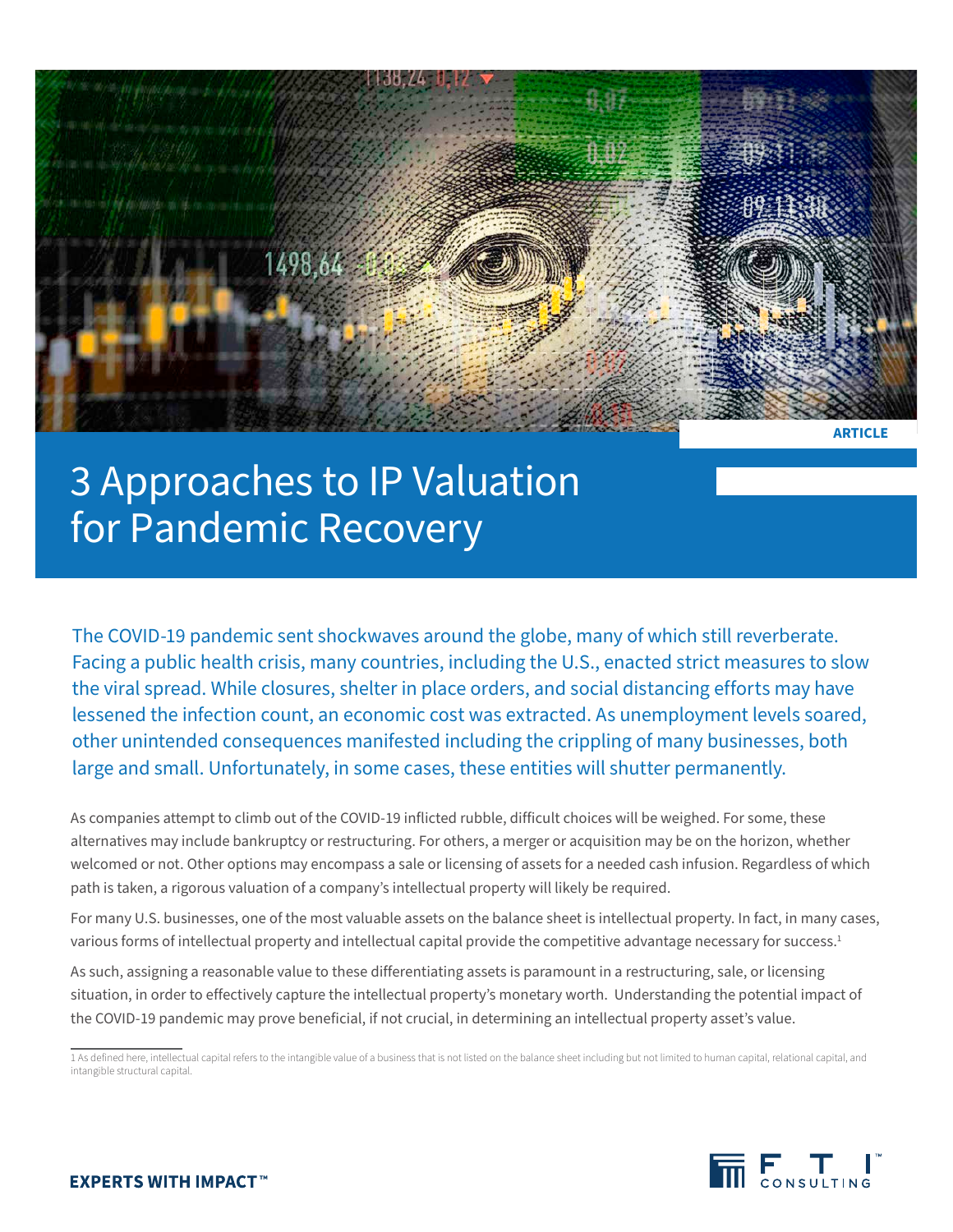### Initial Assessments

One of the first steps in valuing any asset, including intellectual property, is determining the standard of value. Standard of value generally reflects the purpose of the valuation. In most litigation settings, fair market value will be preferred, and a hypothetical buyer considered.

Additional standards of value include investment value and fair value, among others. Investment value may be appropriate when considering a specific party or transaction. Fair value can have several uses with different meanings commonly defined either legally or through accounting standards.

Next, the purpose of the valuation should be examined. In the above scenarios, a company may be in the throes of bankruptcy or restructuring. Alternatively, a business may be seeking transaction advisory related to a merger or acquisition or the sale or licensing of intellectual property. Often, the purpose of the valuation will dictate the level of rigor required. The premise of value should also be envisaged. An entity that will continue as a going concern is in a much different position than a company embroiled in an orderly or forced liquidation.

Finally, all valuations are a snapshot in time. Therefore, an appropriate valuation date should be selected.

# Valuation Approaches

Generally, valuations occur over three phases: due diligence, analysis, and reporting. Gathering appropriate inputs during the due diligence stage is crucial. During due diligence, practitioners may seek to interview company personnel who are knowledgeable about the specific market associated with the intellectual property. Company representatives may also be able to supply an assessment of the relative strength of the asset, such as its importance to an overall portfolio. Routinely, a valuation is only as accurate as its assumptions. Typically, one of three valuation approaches are employed:

- **—** Market approach;
- **—** Income approach; or
- **—** Cost approach.

# **CASE STUDY VALUING IP IN A RETAILER RESTRUCTURING**

### **SITUATION**

A well-known U.S.-based retailer of specialty apparel sought to restructure its existing debt obligations. The company undertook a large-scale debt restructuring transaction that involved the transfer of certain intellectual property assets, including its domestic retail trademarks, to a group of newly formed subsidiaries. The transfer of intellectual property, among other factors, allowed the company to restructure its existing debt obligations by offering the transferred intellectual property as collateral in its new refinancing agreements. A minority group of creditors objected to the transfer of the intellectual property assets on the basis that the assets represented all or substantially all of the entity's assets – allegedly violating the terms of the retailer's term loan.

### **OUR IMPACT**

FTI Consulting's Vince Thomas and his team, including Jack Schwager, Jacob Hutchins and Vladyslav Torishnyak, rebutted the minority group's assertation. They valued the transferred intellectual property as well as the totality of the entity's other assets on the date of the transfer. In doing so, they implemented several different approaches in valuing the relevant assets, including methods under the income and market approaches. They also combined experience in the retail industry with expertise in the valuation of intellectual property assets to appropriately value the company's trademark assets as well as the overall value of the firm's assets. Working closely with the company and attorneys, the FTI team provided support, guidance, and assistance in outlining how the value of the transferred intellectual property compared to the total value of the retailer's assets.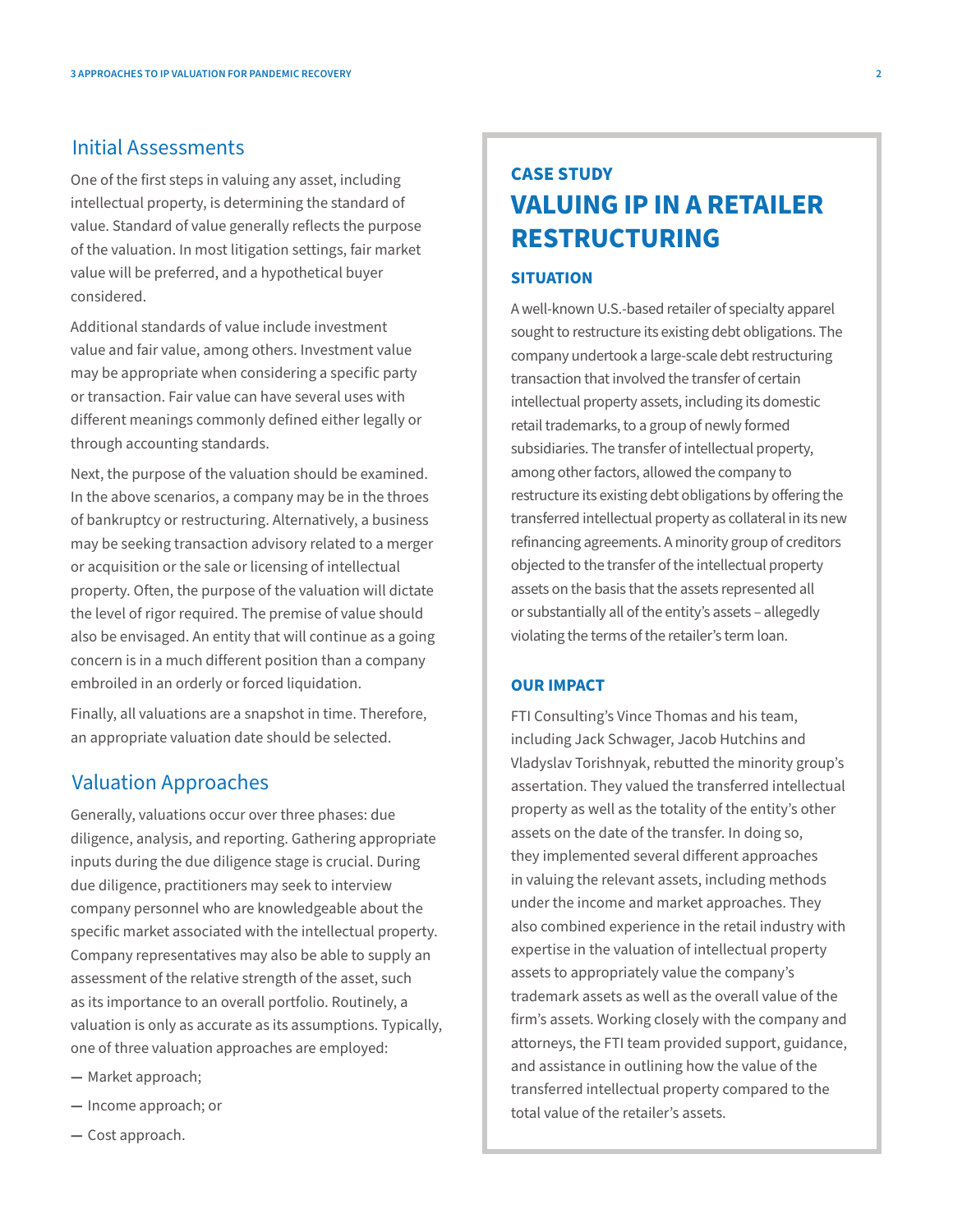

The market approach attempts to value the asset by observing the price of comparable assets or other relative value indicators. As such, this approach relies heavily on identifying comparable transactions. Like when purchasing a home, valuing intellectual property under the market approach requires practitioners to pinpoint transactions or valuations of comparable assets.

With identification complete, practitioners then account for similarities and differences between the subject intellectual property and the comparable transactions. Adjustments may include but are not limited to industry type, market conditions, nature of technology, time period, deal terms, and context, such as litigation or settlement.

The income approach seeks to convert anticipated future cash flows into a present value as of the valuation date. This widely used approach requires numerous inputs, including determining the nature, timing, and risk of the future cash flows associated with the intellectual property. Estimations of future prices and costs may be needed to deduce the incremental profit associated with the subject intellectual property.

The remaining useful life of the asset may also be considered. Legal, technical, and commercial risk should be assessed, typically in the form of a discount rate. Discount rates may be determined in several ways, including using benchmarks and the build-up method, with the objective being to tie the selected rate to the riskiness of the intellectual property's expected income stream.

The cost approach attempts to quantify the amount of capital needed to replace the future capability of the asset. This approach may be useful when identifying appropriate comparable transactions or constructing future business models would prove difficult. Contrary to its name, the cost approach does not consider product standard costs or other bill of material costs but instead includes those costs needed to reproduce or replace the asset. As with all approaches, adjustments will need to be considered, including potential technology obsolescence or fluctuations in market demand.

# Additional Considerations

In some instances, the availability of relevant inputs will dictate the selection of the valuation approach. Practitioners should weigh the results of the valuation against the facts and circumstances associated with the purpose of the valuation. Additionally, valuation adjustments may be needed to account for control and marketability of the intellectual property assets.

Finally, the valuation opinion of an intellectual property asset is not a guarantee of value for a transaction, just as an appraisal value on a diamond does not ensure someone will pay that amount. Ultimately, a negotiated deal involving the subject intellectual property represents the absolute measure of monetary worth at a specific point in time.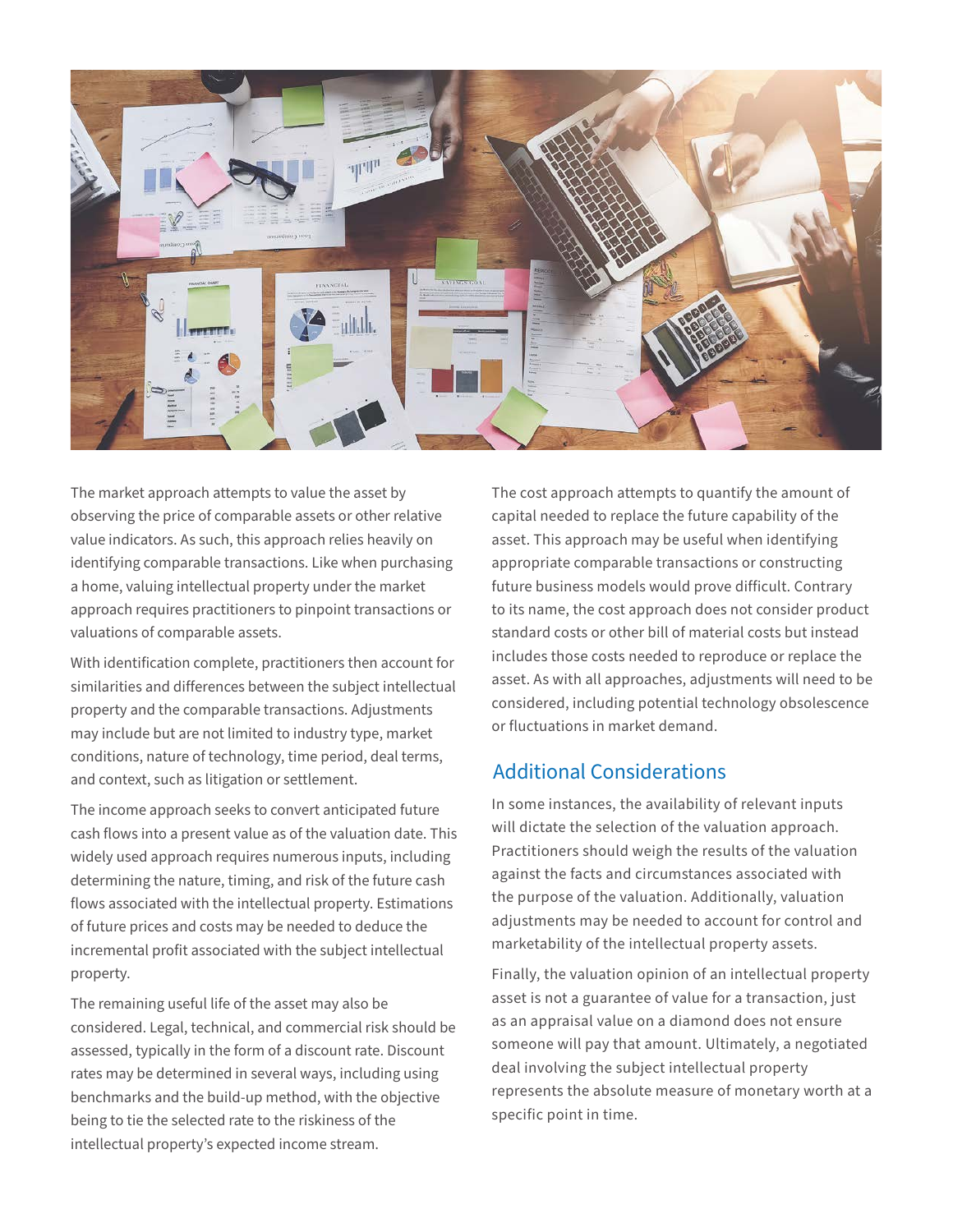### Potential Impact of COVID-19

Not surprisingly, much discussion exists within the valuation community regarding how practitioners may address the economic impact of the COVID-19 pandemic, especially challenging considering the full impact is currently unknown. The growing consensus suggests that valuations with an as-of date that follows market knowledge of COVID-19 should consider the pandemic's impact on the value of the intellectual property.

Generally, difficulties in determining the appropriate impact is not justification for ignoring it completely.

Conversely, if the valuation as-of date is prior to any reasonable knowledge of COVID-19, the pandemic may be classified as a subsequent event. A subsequent event is not known or knowable as of the valuation date, and certain guidelines state that the valuation would not be updated to reflect any impact.<sup>2</sup>

# **CASE STUDY CREATING A COMPLEX PATENT VALUATION MODEL**

### **SITUATION**

A large (4,000+) telecom-related patent portfolio had been acquired several years earlier by a consortium of interested companies, including device makers and infrastructure equipment manufacturers. A private equity firm was interested in purchasing the patent portfolio in order to monetize its market value within the telecom ecosystem through a variety of commercial activities.

### **OUR IMPACT**

FTI Consulting's Shelly Irvine and Brian Napper led a team of professionals in providing a sophisticated income valuation model that covered a variety of monetization activities. Unlike more traditional income approaches to patent portfolio valuation, FTI constructed a model that considered multiple additional variables, including:

- **—** Existing patent litigation case law (e.g., the Entire Market Value Rule)
- **—** Realistic duration of licensing activities and outcomes
- **—** Divestiture opportunities of a sub-section of the portfolio
- **—** Standard Essential Patents (SEP) and the changing guidelines related to Fair Reasonable and Nondiscriminatory (FRAND) royalty rate and behavior determinations
- **—** Patent applications and patent issuances
- **—** Geographic considerations

Further, the market approach was also utilized in assessing technically and economically comparable patent portfolio acquisitions, making detailed adjustments as appropriate. The cost approach was considered but not relied upon, given an inability to link research and development costs directly to the patents within the subject patent portfolio. FTI worked closely with many of the named inventors on the patents as well as experienced licensing professionals at the company in providing the patent portfolio valuation.

<sup>2</sup> *See, e.g.*, American Institute of Certified Public Accountants ("AICPA") VS Section 100 Subsequent Event Toolkit at

https://www.aicpa.org/interestareas/forensicandvaluation/resources/standards/aicpa-vs-section-100-subsequent-event-toolkit-coronavirus.html. Specifically, paragraph 43 of VS section 100 states: "Subsequent events are indicative of conditions that were not known or knowable at the valuation date, including conditions that arose subsequent to the valuation date" and "[t]he valuation would not be updated to reflect those events or conditions."